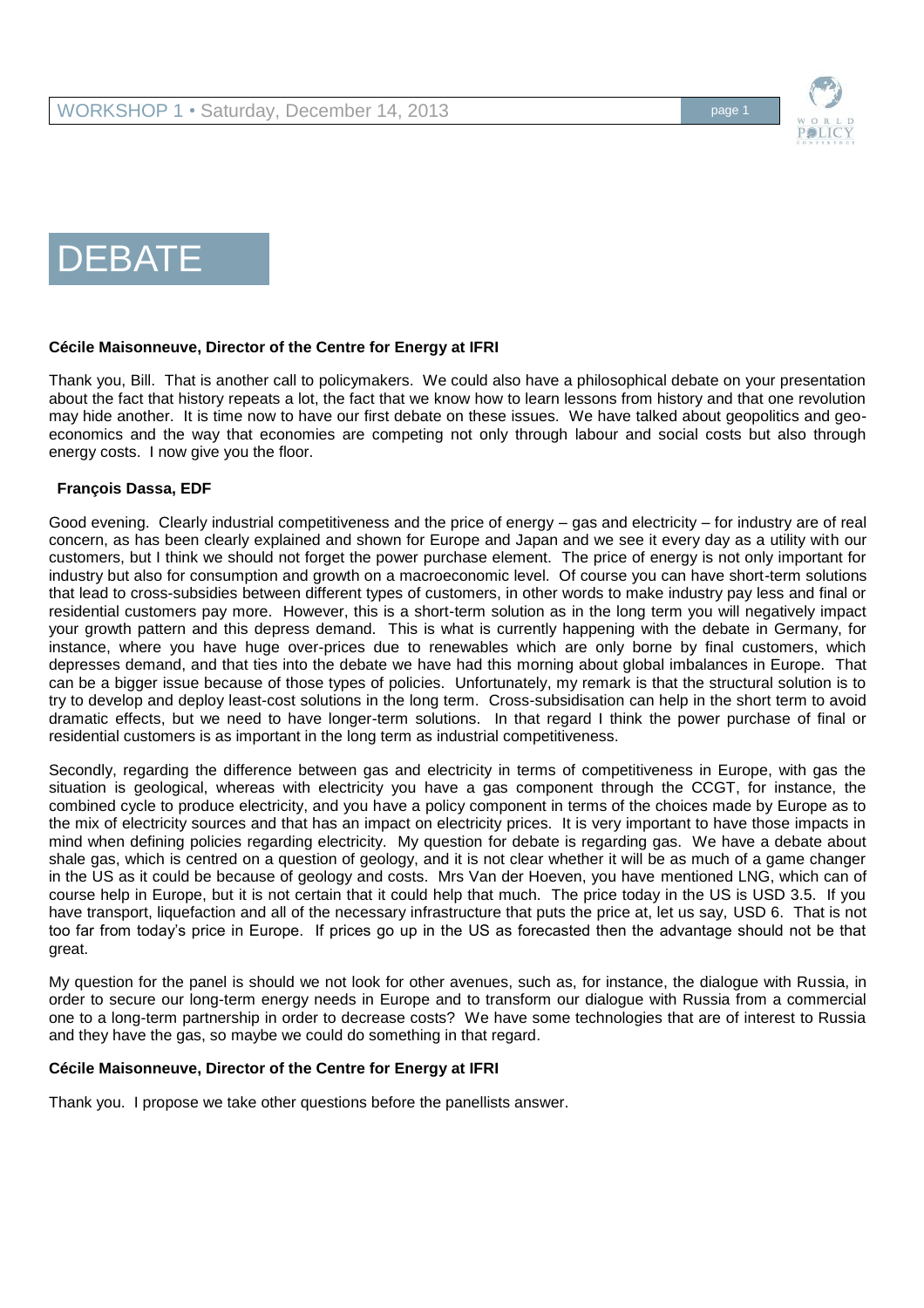

### **From the floor**

I was somewhat dismayed by a discussion of energy policy that did not discuss supply expansion, which it seems to me would always be at the top of the list in the United States. We are coming out of the outsourcing thing. The chemical industry in America had abandoned America. They were going to relocate to Saudi Arabia or somewhere. They signed treaties of accommodation with the environmentalists for a whole series of insane environmental issues that they now have to live with because now they have to come back to the United States. That advantage is going to be more costly than it was. They are not going to be as competitive as they would have been. However, we have had some advantages in the United States, partly accidental, partly not so.

The subsurface ownership rights of minerals in America are an important difference. It means that the landowners in the United States become partners with the developers. They both have a joint interest in exploring, if not agreeing, the opportunity of extracting oil and gas from beneath their properties. The system in the rest of the world of government ownership means that the landowner gets some of the inconvenience and none of the advantage. There is no reason why you could not rethink that.

Another aspect, for reasons that are partly rational and partly just American, we do not have the same obsession with climate change that you do in Europe. There is a debate in America about the whole topic regarding the science and the wisdom of rushing to raise the price of energy, something I think we will avoid. I am not sure where you are going to go with that.

However, do not assume that America is without its problems. We have tremendous opposition to pipelines, as everyone knows from the Keystone pipeline, and we also have incredible difficulties in putting in high-power electrical interconnections. In many ways we have a very Balkanised electrical grid in America. We have the east, west and – for reasons that only have to do with American politics – Texas as three separate grids in the United States. Those have historically been state-regulated, so we have good interconnections within states but very weak interconnections between them, which means we have a lot of entrapped electricity, tens of thousands of megawatts, that can be generated but cannot be delivered anywhere. There is tremendous opposition to greater interconnectivity. We also have the same crazy energy subsidies for anything that is not economical that you do. If it does not make economic sense we subsidise it in the energy area.

All of that suggests to me that we should think more about the supply side for energy. Mitchell, the man who figured out how to make fracking work, was an individual outside of any of the big oil companies, outside of government, who just went out and tried something that everyone thought was crazy and now he has revolutionised the industry. We at CI say you do not have to teach the grass to grow. Get the rocks out of the way and let the grass grow on its own, and most of the grass in the energy area is suppressed today because of excessive amounts of regulation, institutional arrangements that do not encourage people to do it, and I think we have the ability to produce massive amounts of energy and Europe does not have to suffer in that regard. You have got shale here, too. We have to recognise that the supply side is part of it and I thought it was not discussed adequately.

#### **Cécile Maisonneuve, Director of the Centre for Energy at IFRI**

I suggest we answer these first two questions, the question about the dialogue with Russia, the axiom of resource capacity to the axiom of resource abundance, and reminding ourselves what the reasons are for the shale gas revolution in the US. We all know that it should not be a game changer outside the US, especially in Europe, but what about the game opener? This is the question I want to ask our panel.

### **Maria Van der Hoeven, Executive Director of the International Energy Agency**

I have a couple of remarks. First of all about the shale gas revolution in the United States, the only reason why it started was because of the prices and because the technology advanced. You are right that the United States is the only country in the world where the landowners also own the resources on or beneath their land and it has been helpful. Let us be fair about that. However, while shale gas is almost everywhere, it is not always simple or easy to exploit it. The gas infrastructure is not always there and geology plays a role. There are also water issues and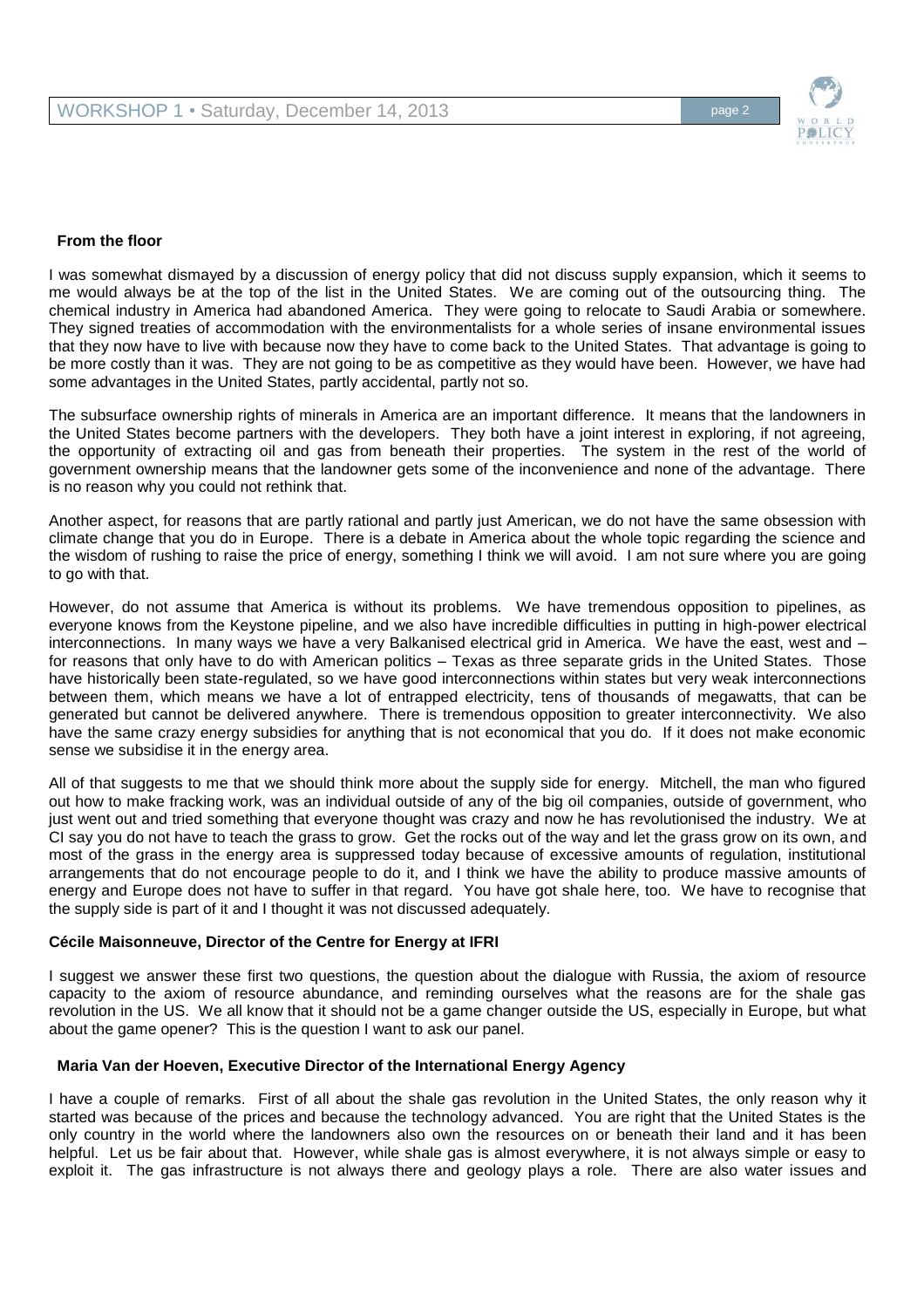

environmental issues and the gas can be situated in remote areas or in densely populated areas, like it is in Europe. It is therefore very difficult to replicate the shale gas revolution anywhere in the world at this time. We do not think these limitations will persist. We think a country like China will eventually exploit its shale gas resources. They need to because otherwise they will face sky-high import prices.

Regarding the breakthrough to Russia, what is interesting about Russia is that Russia knows exactly where its market is and it is true that part of that market is Europe. However, Europe is a declining market. It is not a booming market anymore. There is not an expectation of much more gas use in the next 10 to 20 years. There is, however, another booming market and that is to the east. We can see that Russia is responding to that and diversifying its markets. New pipelines are being built to the west and to the east. LNG is also a factor to the east in addition to pipelines. I think Russia is quite clever. They know exactly where their markets are and where they can get the most out of it.

That brings me to one other issue I would like to mention. You mentioned the cross-subsidies within electricity. You are right in that regard and Germany is a very clear example of that. Wholesale prices are currently lower than retail prices. Those who do not have a solar panel on their roof are paying the highest costs because of the surcharge. That is exactly the problem we are facing and they have to do something about it because otherwise the social acceptance of the renewable subsidies will disappear. The same goes for Japan where subsidies for renewables are double what they are in Germany. Germany is rethinking its renewable mechanism, as are Spain, Italy and Portugal, not only because of the prices but also because of the huge amount of renewable energy they can produce and which they cannot get rid. They cannot get rid of it because of the connection to France, which means they cannot sell it. If you really want to do something about that it is not only about the production of renewable energy it is also about transport and distribution.

I think it is stupid that we are not currently investing more in technologies that will help us bring clean fossil energy to the consumer. In that regard there is one elephant in the room we have not mentioned and it is called coal. To be fair, there will be a huge amount of coal used, not only now, but in 2050 as well, so it is extremely important that we do something about clean coal technology, about gasification and about CCS.

# **William Ramsay, Senior Advisor of the Center for Energy, Ifri**

That is a pretty hard act to follow. I have just a couple of points. One is that you owe yourself a bit of candour on Russia and Russia's supply capabilities. I know that EDF is a shareholder in South Stream, which is priced out at something like USD 60 billion if you include the upstream fields, so it is not going to be trivial, and that of course has to go to the European consumer and I cannot imagine why a European consumer would want to pay for capacity they do not need in the first place, as they are doing with North Stream. How far does this have to go and where is Russia going to get this gas? It is going to get from fields where they really have not demonstrated their ability to get the gas out at any kind of a price that we would be willing to pay in this world of moderately lower gas prices. I am therefore not too optimistic about incremental gas in Russia. They might do better to keep the gas that they are flaring in their pipes, with independent producers, and they could fix their own gas system, but incremental gas in Russia where you have to put the infrastructure in may not be economic anymore. They have fooled around too long.

The other point made was about the supply side and the fact that shale gas reserves in Europe are not being exploited. That is true, but there is a big difference between how Europe operates and how the United States operates, not just the subsoil thing. In the United States we have had a vocation for years of producing oil and gas. Texans think of a refinery as a vacation destination. It is a totally different mindset and in order to deal with these things European countries have to go through a lot of revisions. While there are gas potentials in Europe, such as in the southeast of France, the fact is that you cannot produce that gas until you have regulatory systems, safety procedures, oversight and experience in place or somebody will make a mistake, as the cowboys did in the early days of US gas exploitation, which poisoned the reputation of US shale gas with some shortcuts in the early days. We cannot afford to do that again, certainly not in Europe, because the people will not tolerate it and it will be shut down.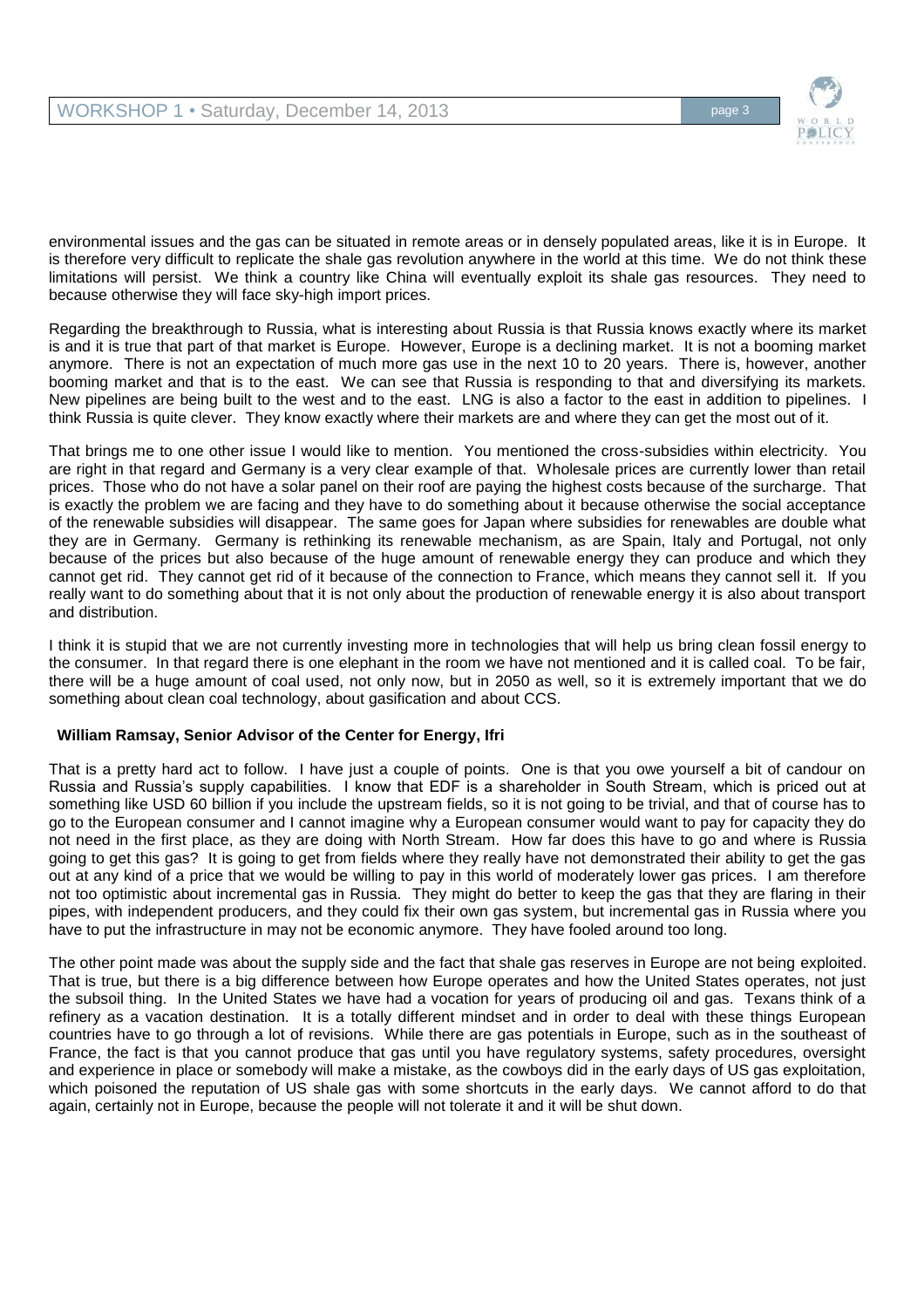

## **André Caillé, Director of Junex, Canada**

I have two remarks. First of all, it was not only the United States that had a regulation that provided for 3% of the value to go to the surface landowner. We have had that in Quebec. Unfortunately for my industry, it was changed at a time when everybody thought there was nothing beneath the ground. It was removed from the farmers. I think the situation would have been completely different in the lowlands of the Saint Lawrence River if that 3% had remained in place. Therefore I fully agree with you that there has to be an interest for the surface landowner for any of this type of development to happen. Otherwise it becomes very difficult because it is only the government that benefits from the development and people increasingly do not care very much about government revenues.

My second remark concerns the European relationship with Russia when it comes to supply of natural gas. This is only a suggestion from a non-European. I think this may be the time to move from that strictly commercial relationship to a real partnership. Maybe your supplier will start to consider the possibility of LNG imports from the United States. For instance, there is one project that has been successful. It has been put in place by the French company Cheniere. Our friend here was the one who sold the LNG to the European markets. That has an effect beyond the European markets because when LNG is loaded on a tanker it reaches the global market. It becomes like oil. It can move all over the globe by displacement. I think that suppliers here, such as Gazprom, may be interested in looking in establishing a longer-term partnership beyond a strictly commercial relationship. That is a suggestion from a North American.

### **Christophe de Margerie, Chairman & CEO, Total**

I have a few comments. I have been working in this industry for almost 40 years and I am still in it. I am surprised to see how many doors we are still opening that are already open. For example, we discovered that in the US you have access to solar revenues. What a scoop! In many countries you cannot do it, but you can redistribute the revenues in a way that goes directly to the cities where the oil and gas is being produced. I take your point, which is very important. We focus on many things except, first, the cost of supply. I agree with you. In the industry, our first goal is to reduce our cost and we have a problem with that today because we mix everything. One day we will have to tackle that. When I was young and totally crazy, I thought that the best way would be to first, go in the place where you have access to oil and gas at the cheapest price- which means the cheapest cost- and then one by one, you go to the next and the next and next, which would mean today that Angola would not be produced. However, all countries have their own policies. That is true in Europe, too. There is no policy regarding energy in the world, not at all, so we try to invent things afterwards and give a good reason why. The best example of this is Brent WTI. It is not because there is more WTI or more light oil in the US that you have the WTI price going down. It is because of logistics. People are playing with this for refining margins. We all know that the market will be open and if the laws in the US were liberal, which is not the case because you cannot export oil in the US without state permission – and some people do not know this, that oil is kept under a certain control which keeps access to oil at a cheap price – you would have more oil on the market, another 1.5 million barrels per day out of 97. The impact is limited. That is why the real price is not WTI. It is the real price of half of the United States of America. Even in the south it is Brent. That is because the logistics factor does not exist there.

Another example: I was listening when you were talking about the price of electricity and the price of gas. Sorry, but electricity is not primary energy. Each time, I have to repeat : electricity comes from oil, gas, coal – unfortunately – nuclear and renewable, but it is not primary energy, so to say that the price of electricity is more than the price of gas is just nonsense. I am sorry, but it is nonsense. Electricity has its price and the market price of electricity is set by a different market to that which sets the price of gas. You know this. It is just like talking about electricity that is clean or unclean. Electricity coming from coal is unclean. In Germany, we all know that. What are they doing? They have tried to get the benefit of cheap coal to produce cheap electricity when they pay high prices for renewables and renewable electricity. We all know this. We all have the figures. However, it is not as easy to use because we are in a system which is still political whether we like it or not.

If those in charge do not get us out of this, we cannot do it. Saudi Arabia – one of my favourite countries – is still burning a huge amount of crude oil for electricity. Everybody knows it They are doing this because they do not have enough gas and they do not want to be dependent. When I am told that nobody cares about dependence I do not believe it. Everybody cares but nobody wants to say it. Go back to reality, just like for the price of gas. We have been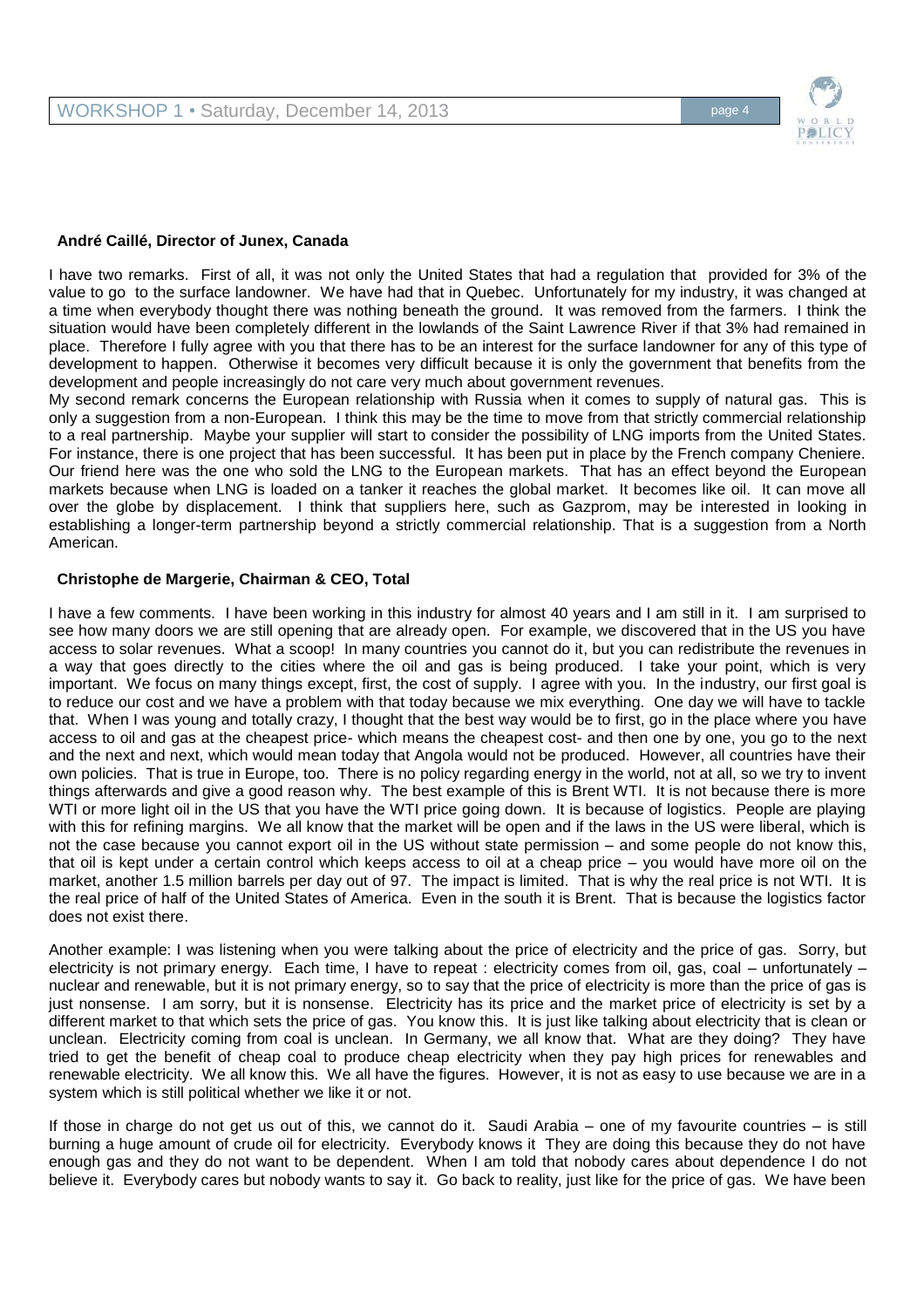

fracking in the world now for more than 50 years. We were not just faced before with tight oil. Now it is shale oil. It was tight oil and tight gas before. Now it is shale gas. However, we have been fracking gas for many, many years. It was not shale gas. It was tight gas. We have been doing it in Nigeria for many years. We have been fracking oil soil for many, many years. It is not new technology. That is untrue. It is an old technology which needs to be improved. I agree fully with Maria on that.

# **Cécile Maisonneuve, Director of the Centre for Energy at IFRI**

Thank you. We have another question here.

## **From the floor**

I would like to say that in my mind the shale gas and oil revolution is more of a game changer rather than just looking at the quantities which are at stake. The US does not export energy today. It will happen in 2015. However, when the shale gas in the US displaces coal to produce electricity and this coal is exported to Germany it is exactly the same as exporting gas. You are exporting coal at the price of shale gas, so it is a kind of synthetic export of gas which has already started and which has already influenced the price of electricity in Europe, but it has also influenced  $CO<sub>2</sub>$ emissions. The US has no policy today on  $CO<sub>2</sub>$  emissions and last year was the best year in the last 20 years without any policy on  $CO<sub>2</sub>$  emissions. On the other hand, you have Germany, which is giving a lesson in good governance to everybody. We have people paying a huge amount of money to have renewables and yet we are burning coal or lignite to produce electricity. The shale gas is therefore already producing and is already a game changer even before exports start.

Secondly, today you are more than 50% of the gas market in Europe, which is no longer based on value. More than 50% is based on the gas index. How did this happen? It is because each time I see a government in Lithuania or in the Ukraine, although maybe the Ukraine is not an example, I am still in the offices of a government and I hear, 'The American can do better than the Russian.' They therefore use America as leverage to negotiate with Russia even if they do not import LNG from the United States. Hillary Clinton is talking about the soft power of the USA if the USA exports LNG in opposition to the power of Russia in Europe. It is a game changer.

Another anecdotal example is that we were in negotiation with China and for some reason there was no LNG for China because they did not move fast enough. The Chinese Ambassador made an official complaint to Obama because China felt that they were being punished and in the mind of China every decision is made by the government and not by a company. The good news for Cheniere is that when Obama listened to this complaint he started to take us seriously as a real project. Each a governmental authority from Japan and India goes to the United States they are talking about gas and they ask the US for liberalisation of gas exports. They discuss the WTO rules and so forth.

Regarding costs, over the last five years the cost of the production of shale gas was reduced by 700%. If you put the lateral length of each horizontal well, the time to drill, the cost and the initial production in the first two years you have a 7% increase in efficiency of shale gas production. I am not sure that we know of a lot of industries which have made such huge progress in efficiency in such a limited period of time.

# **Christophe de Margerie, Chairman & CEO of Total**

You know why? It is not economical. When we produce shale gas today, we are losing money. We cannot even produce dry gas. Even with rich gas, the price of ethane is the same as the methane price. The price of propane and butane has dropped to USD 4 to USD 4.5. It is nothing to do with the price before. Why is that? That is because there is too much of those products on the American side that they cannot swallow because they cannot export, and because they cannot export, the prices are dropping. When we say it is competitive today, it is competitive for the consumers, not for the producers.

## **From the floor**

That is true.